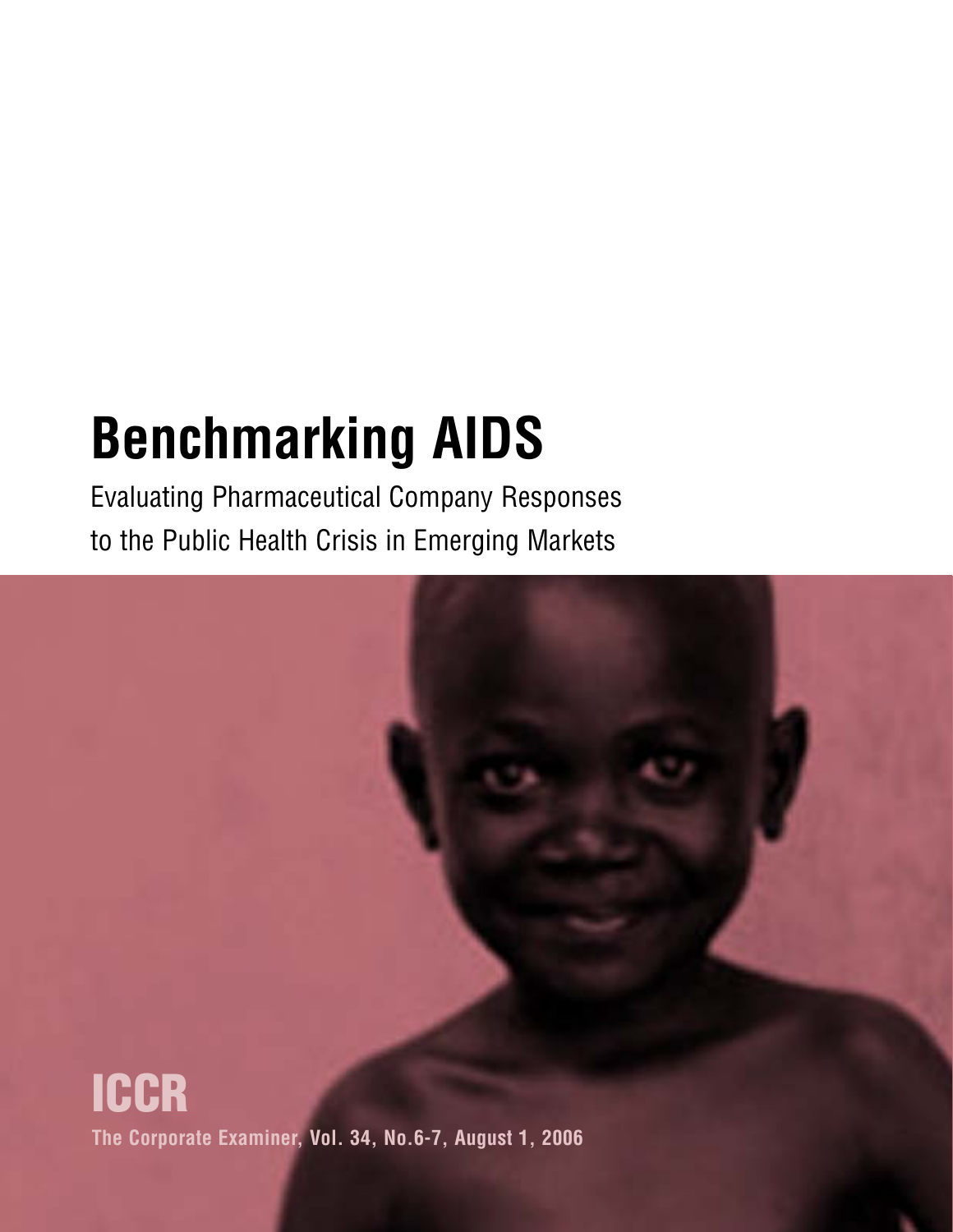## **Benchmarking AIDS**

Evaluating Pharmaceutical Company Responses to the Public Health Crisis in Emerging Markets

Kieran Hartsough, Public Health Research Associate, ICCR Daniel E. Rosan, Program Director for Public Health, ICCR Lisa Sachs, Public Health Research Associate, ICCR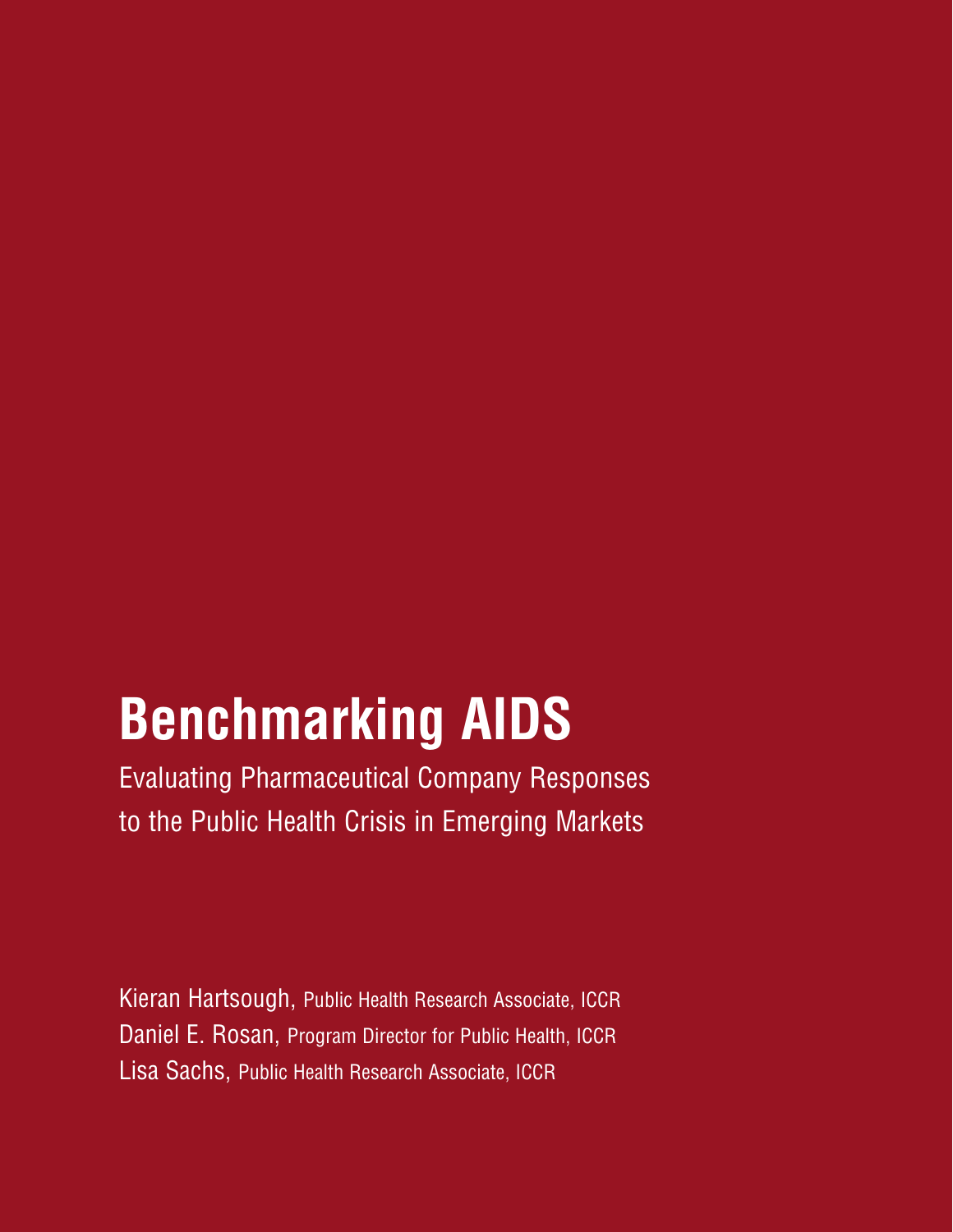#### *THE CORPORATE EXAMINER* **Vol. 34, No. 6-7, August 1, 2006**

Edited by: Julie Wokaty Yearly rates: Single Subscription \$50

©2006 Interfaith Center on Corporate Responsibility

**www.iccr.org**

The Corporate Examiner is published by the Interfaith Center on Corporate Responsibility for religious and other organizations and individuals concerned about the social impact of corporations and the application of social criteria to investments.

### **INTERFAITH CENTER ON CORPORATE RESPONSIBILITY** 475 Riverside Drive, Room 1842, New York, New York 10115 **212-870-2295**

printed on recycled paper

Cover photo: Stephen Shames, *Keep A Child Alive*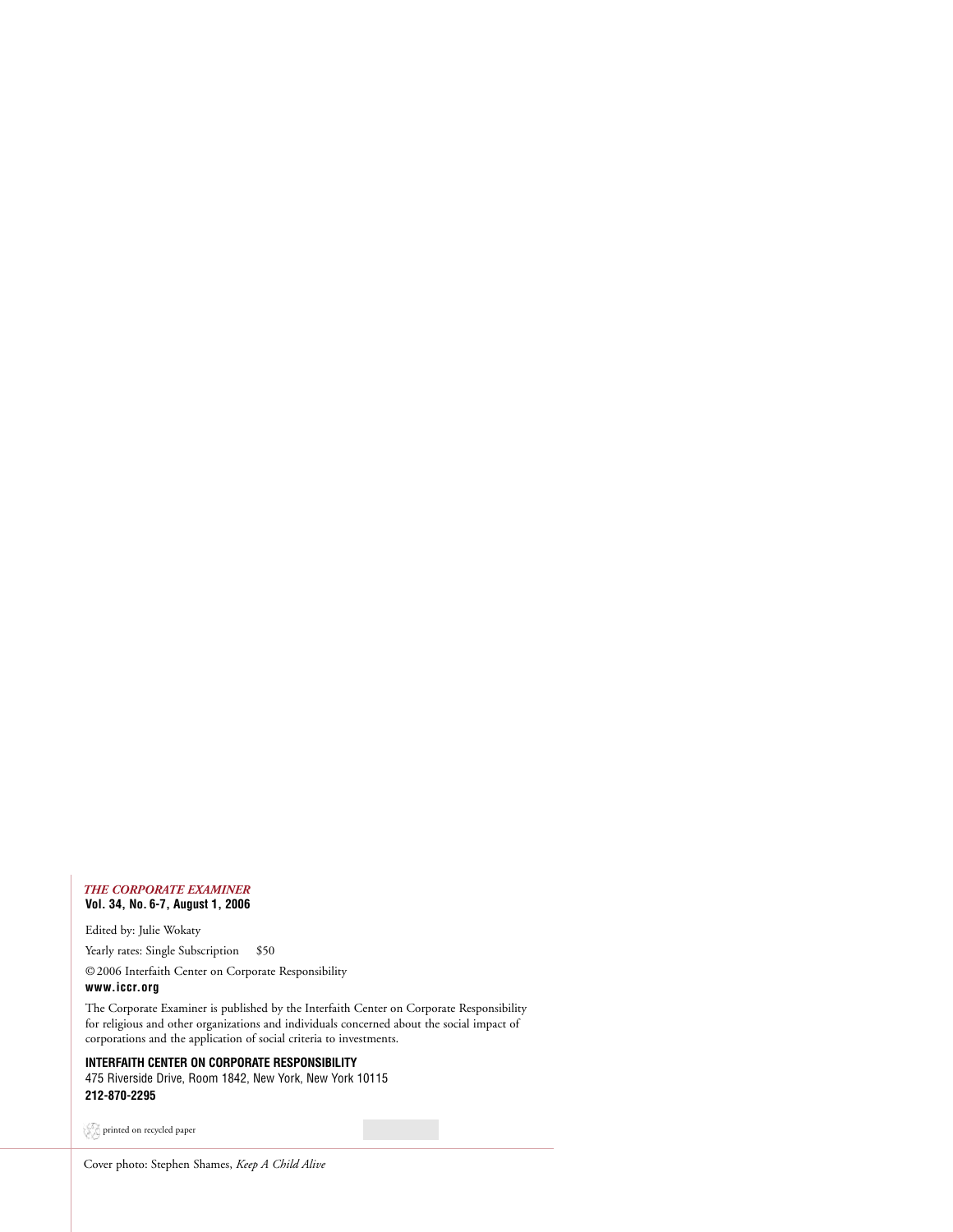# **CONTENTS** Acknowledgments . . . . . . . . . . . . . . . . . . . . . . . . <sup>4</sup>

| Executive Summary  7          |  |
|-------------------------------|--|
| Introduction & Context  13    |  |
| Methodology  17               |  |
|                               |  |
| Company Profiles 33           |  |
|                               |  |
|                               |  |
| Boehringer-Ingelheim  39      |  |
| Bristol-Myers Squibb  42      |  |
| Gilead Sciences  44           |  |
| GlaxoSmithKline 47            |  |
| Johnson & Johnson 50          |  |
|                               |  |
|                               |  |
|                               |  |
|                               |  |
| F. Hoffmann-La Roche Ltd.  63 |  |
|                               |  |
|                               |  |
|                               |  |
|                               |  |
|                               |  |
| Quick Reference Chart  88     |  |

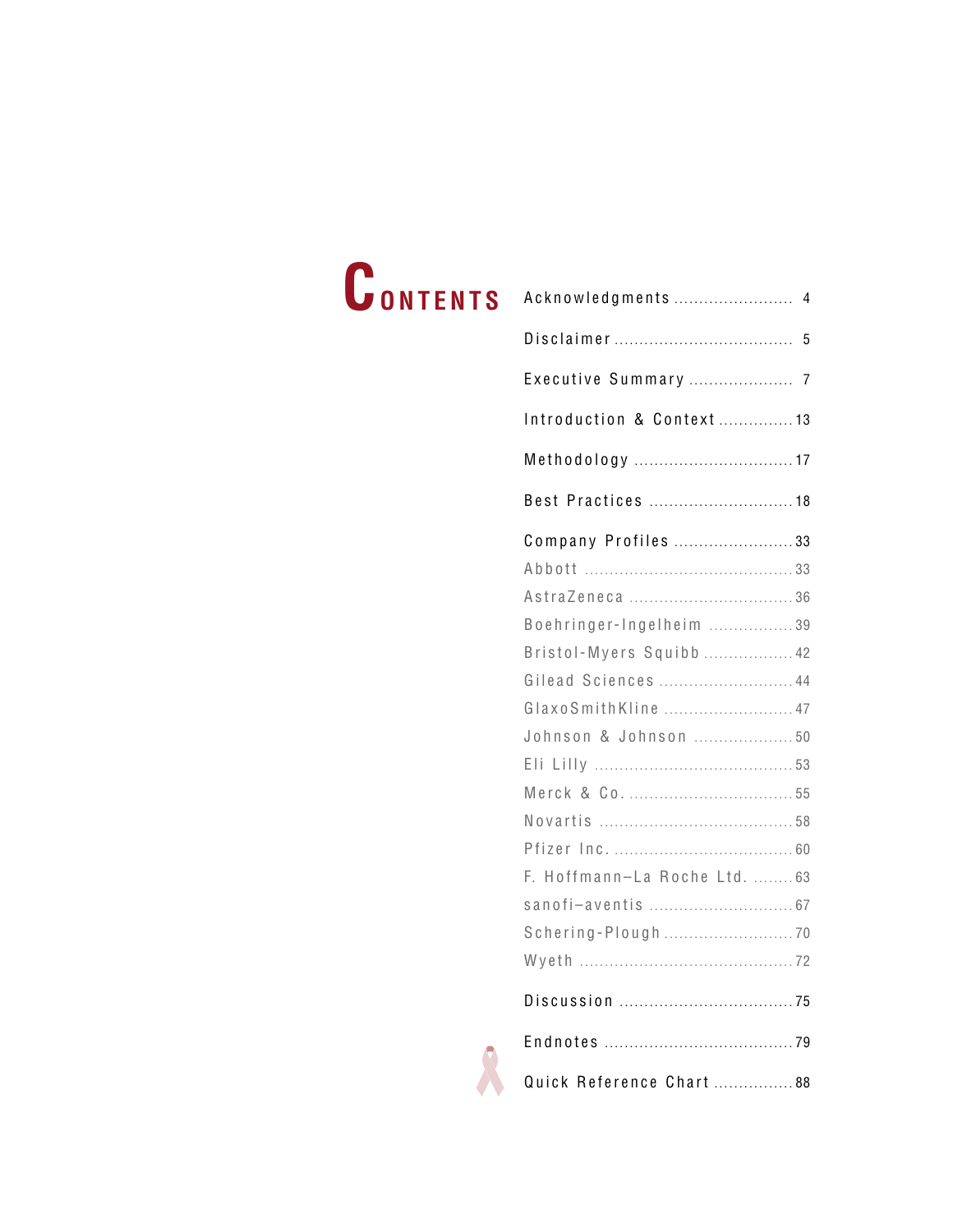## **ACKNOWLEDGEMENTS**

Comprehensive surveys such as this one involve a great many voices. We are indebted first and foremost to ICCR members. They read early proposals and drafts, helped to create our methodology, and engaged pharmaceutical companies. Members include:

- Sr. Barbara Aires, Sisters of Charity of St. Elizabeth New Jersey
- Sr. Judy Byron, Dominican Sisters of Adrian Michigan and the Northwest Coalition for Responsible Investment
- Rev. Seamus Finn, Missionary Oblates of Mary Immaculate
- Bruce Freed, Center For Political Accountability, whose expertise includes political transparency and accountability
- James Gunning, Universalist Unitarian Service Committee
- Sr. Doris Gormley, a corporate responsibility consultant to the National Jesuit Conference
- Cathy Rowan, a corporate responsibility consultant to the Maryknoll Sisters

All of the pharmaceutical companies included in the report were given an opportunity to comment on early drafts. Several did so. They are:

- Kevin Callahan, Abbott Laboratories
- Karen Friss, Eli Lilly & Co.
- Steven Kelmar, Novartis
- Robert Mallett, Pfizer Inc.
- Jon Pender, GlaxoSmithKline
- Michael Ullman, Johnson & Johnson
- Diane Young, Roche

Finally, we convened an Expert Review Committee to review the report prior to completion. The following experts generously gave their time and views on the subject matter:

- Brook Baker, Northeastern School of Law
- Jonathan Berger, AIDS Law Project, Wits University Centre for Applied Legal Studies
- Libby Edgerly, KLD Research & Analytics
- Dr. Shaffiq Essajee, Keep A Child Alive & New York University School of Medicine
- Dundas Flaherty, pharmaceutical industry expert
- Stephen Hine, Lisa Hayles & Louise Tippett, Ethical Investment Research Services
- Robert Huff, Gay Men's Health Crisis
- Chris Jochnick, Oxfam America
- Sol Kwon, Investor Responsibility Research Center
- Dr. Rabia Mathai, Catholic Medical Mission Board
- Patrick Noack, Strategic Development Consultants
- My-Linh Ngo, Henderson Global Investors
- Kevin Outterson, West Virginia University College of Law
- Asia Russell, HealthGAP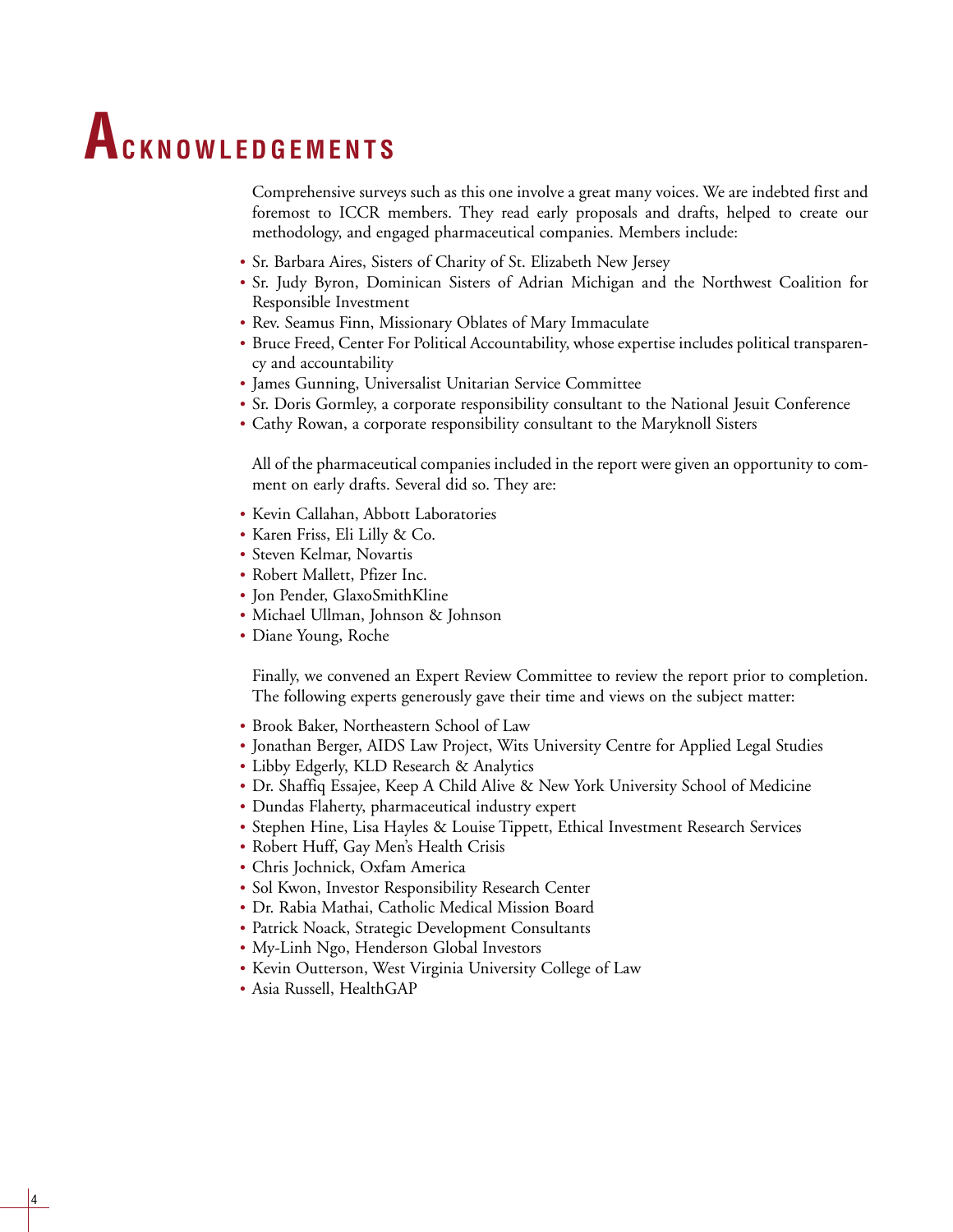- Adam Savitz, Innovest
- Dr. Mohga Kamal Smith, Oxfam Great Britain
- Dr. Anthony So, Terry Sanford Institute of Public Policy, Duke University
- Sophia Tickell, SustainAbility
- Ben Yeoh, DrKW

In addition, Boston Common Asset Management, Domini Social Investments, and Ethical Investment Research Services (EIRIS) provided invaluable information on European pharmaceutical companies. We are indebted to the ASC Foundation, a ministry of the Adorers of the Blood of Christ, for providing funding for this report, and to the Everett Public Service Internship Program for providing funding for some of our researchers.

All provided invaluable advice. Any errors, omissions, or mistakes are completely our own.

### **DISCLAIMER**

This report is the result of a long-term collaborative process among investor-members of the Interfaith Center on Corporate Responsibility. The findings, interpretations, and conclusions expressed may not necessarily reflect the views of all the institutional investors involved. The report is intended for informational purposes only. It is not intended to provide, and should not be relied on for, accounting or legal advice, or investment recommendations. We have made every effort to ensure the information provided is reliable, but make no guarantee that it is accurate or complete.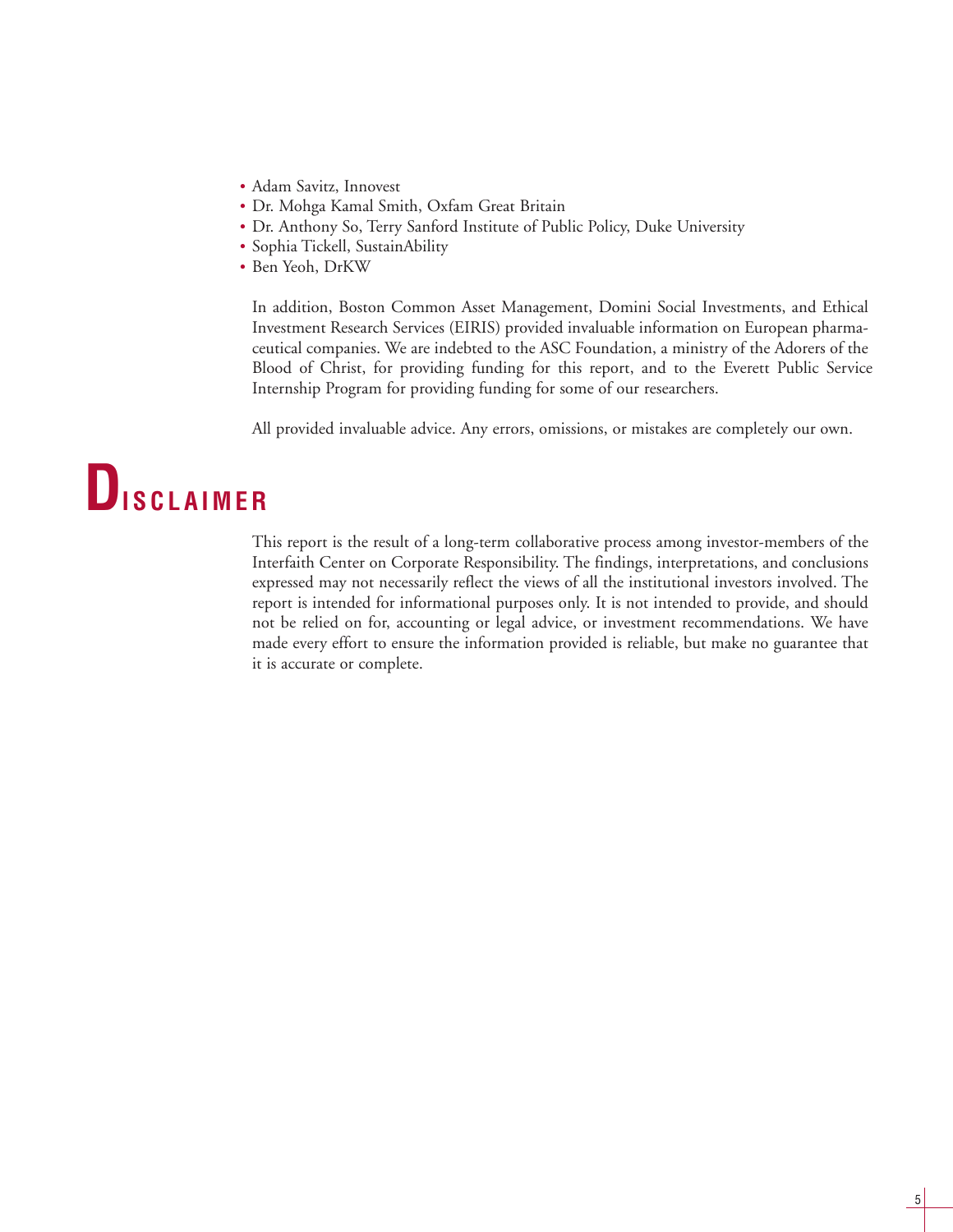## **EXECUTIVE SUMMARY**

We are facing some of the worst plagues in human history. Over forty million people in the world are living with human immunodeficiency virus (HIV). An estimated six million people need treatment today with antiretroviral drugs or they will soon die, and the remaining millions will require treatment within the next ten years. AIDS currently kills about three million people each year. Tuberculosis, in turn, takes the lives of two million people. An additional three million succumb to malaria. These are deaths that can be avoided, lives that can be extended, and people who can be saved, if we choose to save them.

Providing widespread access to HIV/AIDS treatment can only be done in the context of a broader response to the public health crisis in emerging markets. This crisis includes not only AIDS but also TB, malaria, and other infectious diseases which primarily afflict poor countries. Addressing the crisis requires responsible actions by a number of sectors, only one of which is pharmaceuticals.

Pharmaceutical companies face particular risks for two fundamental reasons: failure to develop new medicines which address diseases of poverty, and poor patients' lack of access to existing medicines. In the first case, the problem is largely market failure. The markets for medicines addressing diseases of poverty are insufficient to give the return today's investors demand. In the second case, the problem is insufficient attention. Today's social contract demands companies take creative, wide-ranging steps to increase access to medicines. Fortunately for pharmaceutical shareholders and patients, neither problem is insurmountable.

Risks to pharmaceutical companies include:

- Risks to the social contract on which drug companies depend to finance innovation and protect intellectual property;
- Risks that emerging markets will withdraw from or undermine international intellectual property agreements;
- Threats to the economic development of emerging markets;
- Risks that rich-country regulatory environments will undermine pricing power in profitable markets;
- Adverse impacts on staff morale and recruitment prospects; and
- A potential inability to successfully secure new markets.

This report will measure how effectively companies are addressing these two fundamental problems by comparing actual pharmaceutical responses against industry best practices. We can conclude that companies whose practices approach best practices are more effectively managing these risks than their peers. The companies addressed in this report include any drug company that controls or produces – or is planning to produce – products which address at least one of the three pandemic diseases, and any other company with global revenues among the top ten in the industry.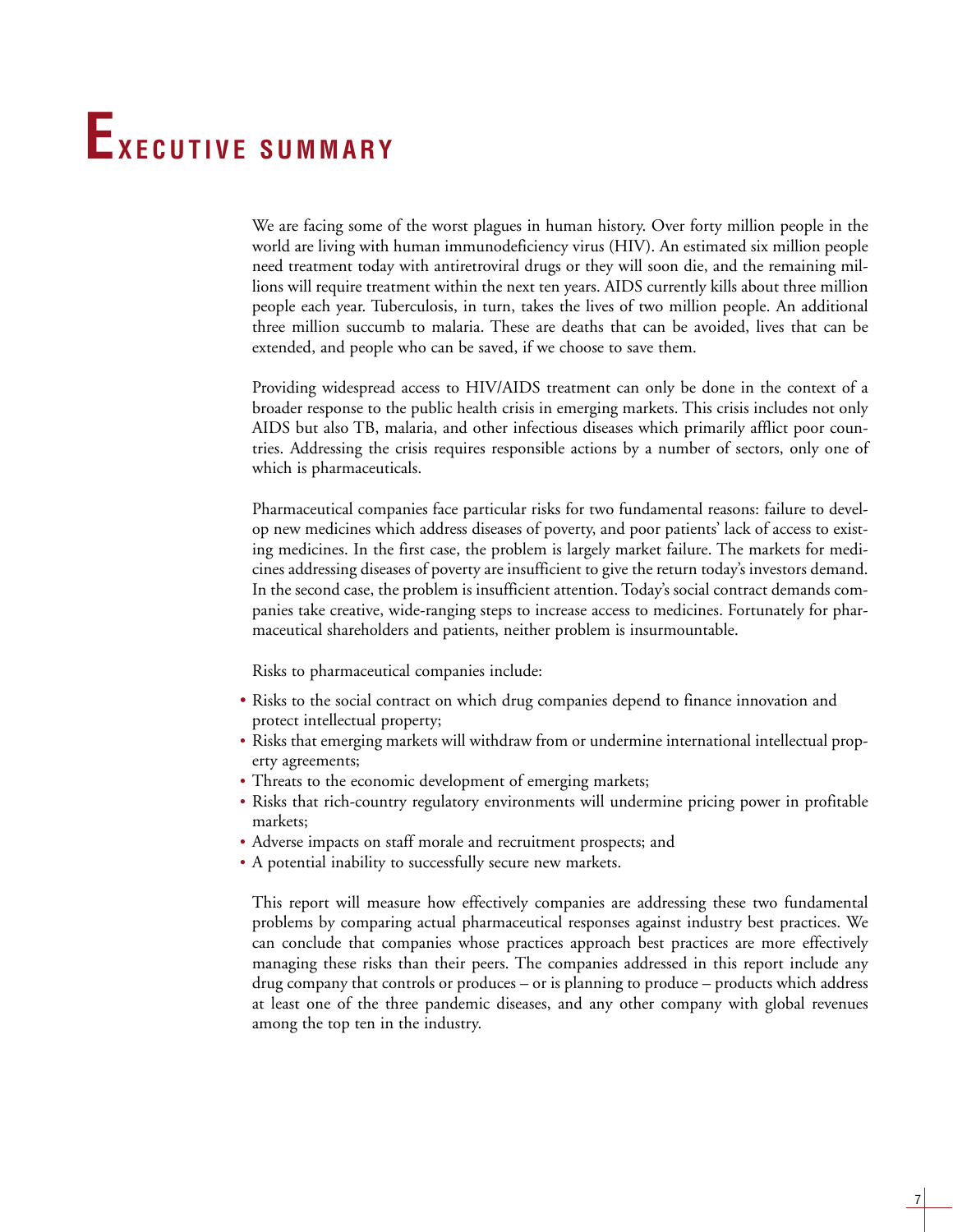### **Best Practices**

We judged each company according to each recommended practice on a five-point scale (5 being highest, 1 lowest). The current status of each practice and the recommended best practices (for which a company would receive a 5) are as follows:

• Research: Fixed-Dose Combinations (FDCs)

*Current Status:* Thus far, drug companies have created fixed-dose combinations of antiretrovirals only for pairs of their own products, allowing concerns about brand-share to outweigh undeniable public health benefits of therapeutically appropriate fixed-dose combinations.

*Best Practice:* Company is taking a leading role in the development or production of FDCs with other companies.

• Research: Neglected Diseases

*Current Status:* There has long been an industry-wide neglect of these severe public health threats. There is little market-driven research and development on diseases of poverty, and the available drugs are not universally accessible, are unaffordable to the most affected populations, or are only available in inconvenient or ineffective formulas.

*Best Practice:* Company has robust programs to research and develop drugs for a range of neglected diseases.

• Pediatric Needs: Formulations

*Current Status:* Clinicians treating children with HIV/AIDS have an urgent need for improved formulations, including child-friendly delivery systems such as chewable tablets, smaller pills, and improved syrups that do not require refrigeration.

| QUICK REFERENCE CHART            |                                  |                |                |                |                |                |                |                |                |                |                |                |                |                |                |              |                                      |
|----------------------------------|----------------------------------|----------------|----------------|----------------|----------------|----------------|----------------|----------------|----------------|----------------|----------------|----------------|----------------|----------------|----------------|--------------|--------------------------------------|
| <b>Approach</b>                  | <b>Issue</b>                     | <b>ABT</b>     | <b>AZN</b>     | BI             | <b>BMY</b>     | <b>GILD</b>    | <b>GSK</b>     | <b>JNJ</b>     | <b>LLY</b>     | <b>MRK</b>     | <b>NVS</b>     | <b>PFE</b>     | <b>ROG</b>     | <b>SNY</b>     | <b>SGP</b>     | <b>WYE</b>   | <b>Industry</b><br>Mean <sup>1</sup> |
| Research                         | <b>Fixed Dose</b><br>Combination | $\overline{2}$ | N/A            | $\mathbf{1}$   | 5              | 5              | $\overline{2}$ | N/A            | N/A            | $\overline{4}$ | N/A            | N/A            | $\mathbf{1}$   | N/A            | N/A            | N/A          | 2.9                                  |
|                                  | Neglected<br><b>Diseases</b>     | $\mathbf{1}$   | 3              | $\mathbf{1}$   | $\mathbf{1}$   | 1              | 5              | $\overline{4}$ | $\overline{1}$ | 3              | 5              | 3              | 3              | 5              | 1              | $\mathbf{1}$ | 2.5                                  |
| <b>Pediatric Needs</b>           | Formulations                     | 3              | N/A            | $\overline{2}$ | $\overline{4}$ | 3              | 3              | N/A            | N/A            | $\overline{4}$ | N/A            | $\overline{2}$ | $\overline{4}$ | N/A            | N/A            | N/A          | 3.1                                  |
|                                  | <b>Price Cuts</b>                | 5              | N/A            | 5              | 3              | $\mathbf{1}$   | $\overline{4}$ | N/A            | N/A            | 3              | N/A            | N/A            | $\overline{2}$ | N/A            | N/A            | N/A          | 3.3                                  |
| Accessibility                    | Licensing                        | $\mathbf{1}$   | N/A            | 3              | $\overline{2}$ | $\overline{2}$ | $\overline{4}$ | $\overline{2}$ | 5              | $\overline{2}$ | N/A            | $\mathbf{1}$   | $\overline{2}$ | N/A            | N/A            | N/A          | 2.4                                  |
|                                  | Patent<br>Relaxation             | $\mathbf{1}$   | N/A            | $\mathbf{1}$   | 3              | $\mathbf{1}$   | $\mathbf{1}$   | $\mathbf{1}$   | N/A            | $\mathbf{1}$   | 3              | $\mathbf{1}$   | 3              | N/A            | N/A            | N/A          | 1.6                                  |
|                                  | Differential<br>Pricing          | 3              | N/A            | $\overline{4}$ | $\overline{4}$ | $\overline{4}$ | $\overline{4}$ | N/A            | N/A            | 5              | $\overline{4}$ | N/A            | 3              | $\overline{4}$ | N/A            | N/A          | 3.9                                  |
|                                  | Registration                     | $\overline{2}$ | N/A            | $\overline{4}$ | 5              | $\overline{2}$ | 5              | N/A            | N/A            | $\overline{2}$ | N/A            | N/A            | 5              | N/A            | N/A            | N/A          | 3.6                                  |
| <b>Reporting to Shareholders</b> |                                  | 3              | $\overline{4}$ | $\overline{2}$ | 3              | 3              | 5              | $\overline{4}$ | $\overline{4}$ | 4              | $\overline{4}$ | 3              | 3              | $\overline{4}$ | $\mathbf{1}$   | $\mathbf{1}$ | 3.2                                  |
| Philanthropy                     |                                  | $\overline{4}$ | $\overline{2}$ | 3              | $\overline{4}$ | N/A            | $\overline{4}$ | $\overline{4}$ | $\overline{4}$ | 5              | $\overline{4}$ | 3              | $\overline{4}$ | $\overline{4}$ | N/A            | $\mathbf{1}$ | 3.5                                  |
| Political<br>Engagement          | Political<br>Contributions       | $\overline{2}$ | $\mathbf{1}$   | $\mathbf{1}$   | $\overline{2}$ | $\mathbf{1}$   | $\mathbf{1}$   | $\overline{4}$ | $\overline{4}$ | $\overline{4}$ | $\mathbf{1}$   | $\overline{4}$ | $\overline{2}$ | 3              | $\overline{4}$ | $\mathbf{1}$ | 2.3                                  |
|                                  | Trade<br>Association             | $\mathbf{1}$   | $\mathbf{1}$   | $\mathbf{1}$   | $\mathbf{1}$   | 5              | $\mathbf{1}$   | $\mathbf{1}$   | $\mathbf{1}$   | $\mathbf{1}$   | $\mathbf{1}$   | $\mathbf{1}$   | $\mathbf{1}$   | $\mathbf{1}$   | 1              | $\mathbf{1}$ | 1.3                                  |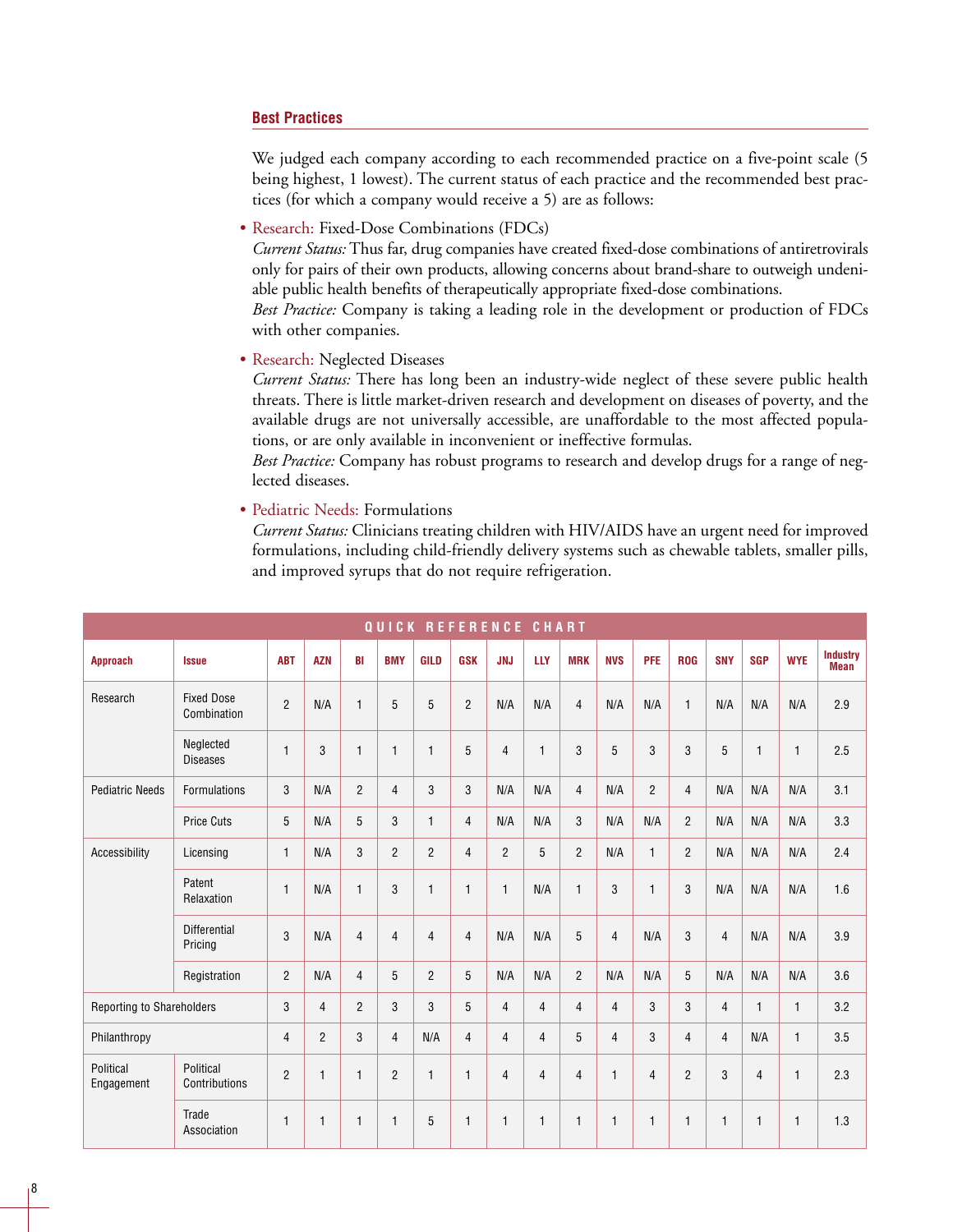*Best Practice:* Company produces a range of child-friendly formulations for children in each age group for its entire clinically appropriate product line.

• Pediatric Needs: Price Cuts

*Current Status:* Typically, child formulations are much more expensive than adult formulations. *Best Practice:* Pediatric treatment costs per patient per year are equivalent to adult treatment costs.

• Accessibility: Licensing & Technology Transfer

*Current Status:* Voluntary licensing is largely unused by American drug companies. Even when granted, many voluntary licenses are granted to one or two companies only and contain unduly restrictive terms. Many voluntary licenses also lack sufficient technology transfer.

*Best Practice:* Company has issued three or more non-exclusive licenses for its full range of products, allowing for sales in a wide range of markets. The company provides training and technology to licensees and encourages co-formulation with other brands to develop appropriate fixed-dose combinations.

• Accessibility: Patent Enforcement Relaxation

*Current Status:* Global intellectual property rules are becoming more restrictive, and few companies have relaxed their patents in least developed countries (LDCs) or major generic exporting countries.

*Best Practice:* The company has no patents in countries that are major generic exporters and no patents in LDCs.

• Accessibility: Differential Pricing

*Current Status:* Most companies have differential pricing schemes only in sub-Saharan Africa, while middle-income nations are regularly excluded from differential pricing schemes or treated on an ad-hoc basis.

*Best Practice:* Low-income country prices are affordable and predictable. Middle income country prices are affordable and predictable.

• Accessibility: Registration

*Current Status:* Pharmaceutical companies have often failed to obtain registration for all the available dosages and formulations of their products with national drug regulatory agencies in poor countries or have done so on a delayed basis, delaying access to the newest medicines. *Best Practice:* Company has obtained registration for all available dosages and formulations in all relevant markets. (We give companies the benefit of the doubt on this topic, and assume registration except where there is specific information available to the contrary.)

• Reporting To Shareholders:

*Current Status:* Many reports tend to be anecdotal, and corporate reporting on HIV/AIDS often focuses solely on philanthropy. Because philanthropic responses are not linked to business strategy and development, reporting on philanthropy does not adequately discuss the business risks of these pandemics nor does it explain how the firm's approach effectively and maximally addresses these risks.

*Best Practice:* Company's reporting includes an articulation of the business case for action, an assessment of the options for action, systematic reporting of the company's goals and activities, and evidence of leadership at the board level. The report also has pricing schemes and timetables for its access to medicines goals.

### • Sustainable Philanthropy:

*Current Status:* Philanthropic programs are the single most popular form of pharmaceutical companies' responses to the HIV/AIDS pandemic. But purely philanthropic responses to the pandemics (gifts of money or products) are not systemic solutions.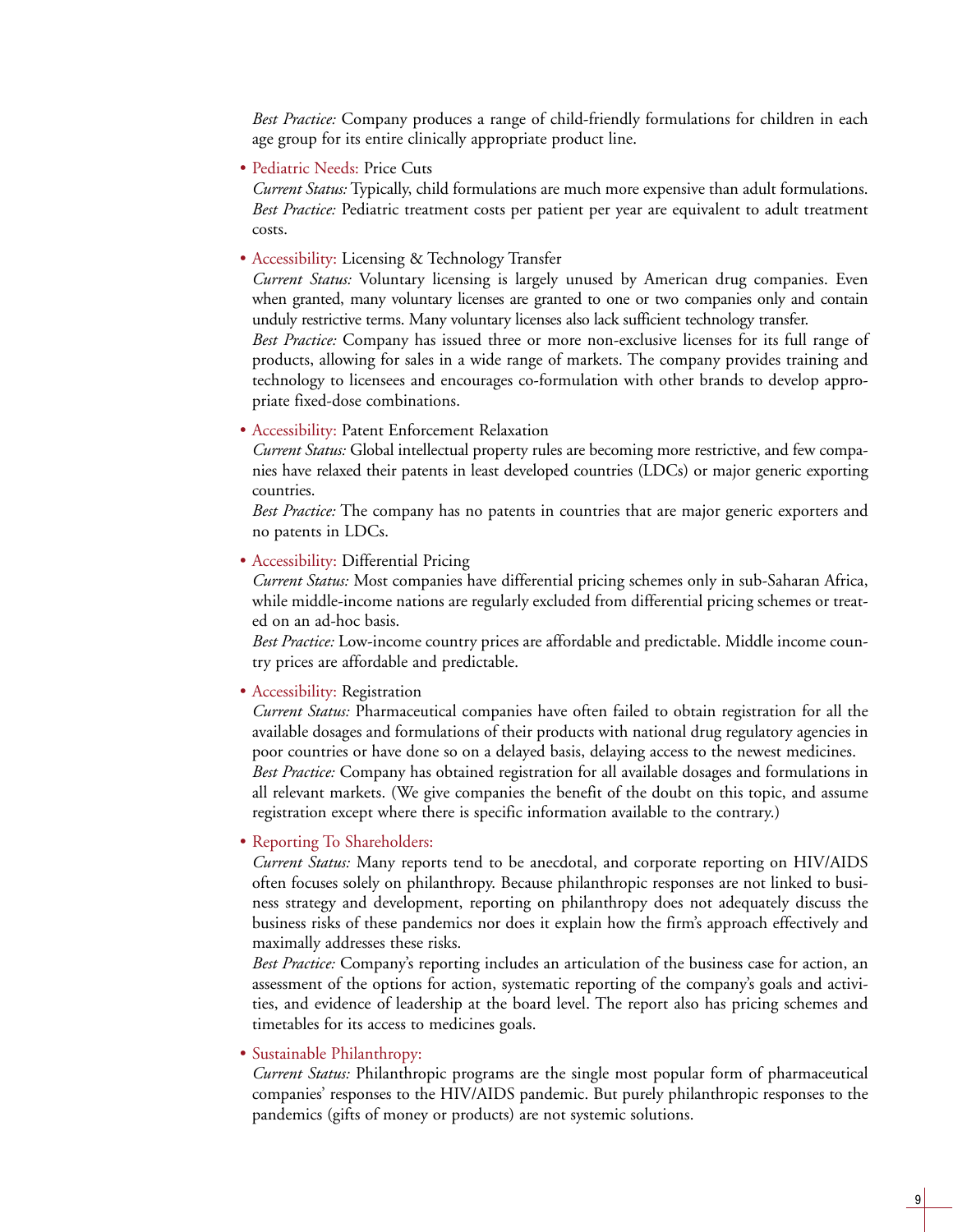*Best Practice:* Company's philanthropic programs are well integrated into its overall access to medicines programs. They are wide-reaching and sustainable. The programs are built into the company's business strategy and reported to shareholders as such. The activities and impacts of the programs are continuously monitored.

• Political Engagement: Political Contributions

*Current Status:* There is a wide-spread lack of transparency in political contributions in the industry.

*Best Practice:* Company reports on all political contributions, providing individual rationales for each candidate and group to whom it contributes. The company has board oversight of political contributions.

• Political Engagement: Trade Associations

*Current Status:* Most pharmaceutical firms that choose to participate in trade associations do not report their dues or the political activities which their dues fund.

*Best Practice:* Company fully discloses its trade association dues and payments to third-party organizations, as well has how those dues are directed. Its dues and payments are consistent with its public position on public health issues. Or, the company is not a member of trade organizations so does not need to report separately on dues.

### **Key Findings**

Our analysis demonstrates that, by and large, pharmaceutical companies are not in compliance with current best practices in responding to HIV/AIDS and neglected diseases. This leads to a number of potential impacts for public health and for institutional investors exposed to the pharmaceutical sector.

| <b>KEY FINDINGS</b>      |                                               |                                                                                                                                         |  |  |  |  |  |  |
|--------------------------|-----------------------------------------------|-----------------------------------------------------------------------------------------------------------------------------------------|--|--|--|--|--|--|
| <b>For Investors</b>     | Strategies Vary                               | Individual responses vary substantially by company: the industry<br>can not be judged monolithically.                                   |  |  |  |  |  |  |
|                          | <b>Reporting Is Sub-Standard</b>              | Most companies are not reporting on material useful to either<br>shareholders.                                                          |  |  |  |  |  |  |
|                          | <b>Substantial Risks Remain</b>               | Depending on product mix and policies, some companies continue<br>to face substantial downside risks.                                   |  |  |  |  |  |  |
|                          | Improve Public Health,<br>Reduce Company Risk | The soundest way to reduce risk is to address, as much as possible,<br>sthe underlying public health crisis.                            |  |  |  |  |  |  |
| <b>For Public Health</b> | Neglected Disease R&D                         | Some companies are distinguishing themselves, but the majority<br>are taking little action.                                             |  |  |  |  |  |  |
|                          | Pediatric AIDS                                | Children with AIDS continue to have unmet medical needs.                                                                                |  |  |  |  |  |  |
|                          | Second-Line AIDS Drugs                        | Second-line drugs are less likely to be affordable or available<br>generically.                                                         |  |  |  |  |  |  |
|                          | AIDS Drug Access<br><b>Beyond Africa</b>      | Company policies are overwhelmingly focused on Africa. Companies<br>may not be prepared to address the spread of AIDS to other regions. |  |  |  |  |  |  |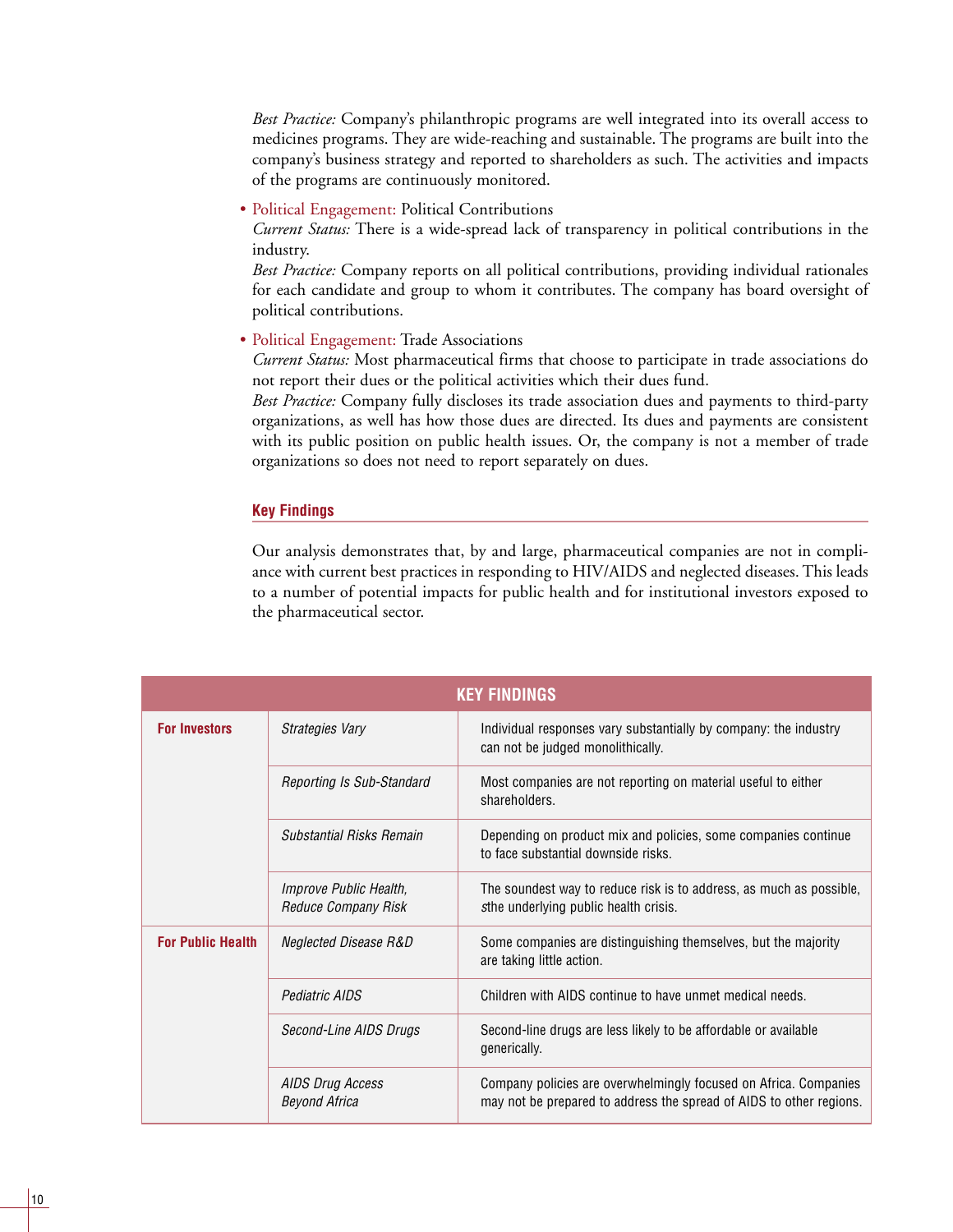- We found a wide disparity between companies in approaches selected to respond to the public health crisis in emerging markets and in the success of these approaches. Investors would be well served by evaluating responses to the crisis on a company by company basis.
- Almost without exception, we found that company reporting on the public health crisis is poor from an investment value perspective. It appears that the majority of companies are driving their reporting from their public relations or marketing functions. Reporting tends not to contain useful information to make public health judgments. Investors are advised to seek more robust pharmaceutical industry reporting.
- We found little that reassures us that companies are responding adequately to address the industry-wide risks posed by the public health crisis and company-specific regulatory and headline risks.
- The number of public private partnerships and intensive neglected disease research programs is larger today than it was several years ago. But the range of company responses on this topic is quite wide. Neglected disease R&D may offer companies the greatest opportunity for substantial public health impact. Only a small number of companies appear to recognize this.
- There is an urgent need for pharmaceutical companies to increase resources devoted to making and distributing affordable pediatric AIDS medicines. We found that the gap between best practices and current company practices is wide.
- We found that second-line AIDS drugs continue to be much more expensive and less likely to be licensed or available generically. Additionally, we found that firms have one patent, licensing, and pricing strategy for sub-Saharan Africa and another for the rest of the developing world, thus failing to prepare for the rapid expansion of the AIDS pandemic beyond Africa.